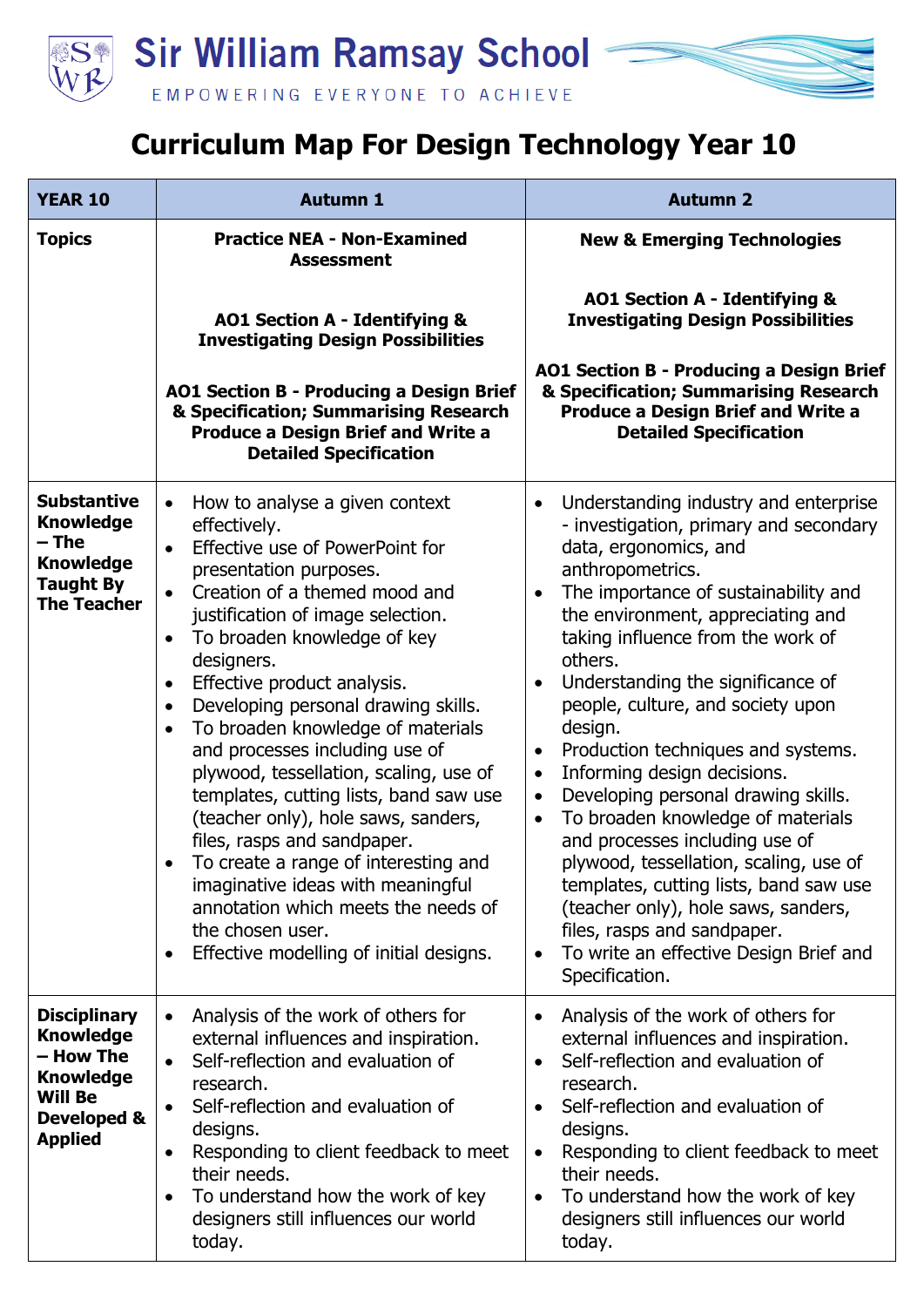| <b>Skills</b>                                      | Effective use of PowerPoint for<br>presentation purposes.<br>Focus of literacy skills to explain and<br>$\bullet$<br>justify all research and decisions made.<br>Problem solving.<br>$\bullet$<br>Analysing existing products with the<br>$\bullet$<br>purpose of taking influence.<br>User profiling.<br>$\bullet$<br>To develop individual drawing<br>skills/style. | Problem solving.<br>$\bullet$<br>Analysing existing products with the<br>$\bullet$<br>purpose of taking influence.<br>User profiling.<br>$\bullet$<br>To develop individual drawing<br>skills/style.<br>To create a range of interesting and<br>imaginative ideas with meaningful<br>annotation.<br>To develop model making techniques. |
|----------------------------------------------------|-----------------------------------------------------------------------------------------------------------------------------------------------------------------------------------------------------------------------------------------------------------------------------------------------------------------------------------------------------------------------|-----------------------------------------------------------------------------------------------------------------------------------------------------------------------------------------------------------------------------------------------------------------------------------------------------------------------------------------|
| <b>Links To</b><br><b>Prior</b><br><b>Learning</b> | Combining workshop skills from Year 7,<br>$\bullet$<br>CAD skills from Year 8 and Design for a<br>Focussed Client from Year 9 to develop<br>the ability to design effectively for a<br>client solving their problem.<br>Presentation skills.<br>$\bullet$                                                                                                             | Combining workshop skills from Year 7,<br>$\bullet$<br>CAD skills from Year 8 and Design for a<br>Focussed Client from Year 9 to develop<br>the ability to design effectively for a<br>client solving their problem.<br>Presentation skills.<br>$\bullet$                                                                               |
| Literacy/<br><b>Numeracy</b>                       | Literacy: research skills, analysing the<br>$\bullet$<br>work of others, being able to develop<br>detailed design specification which has<br>been concluded from research.<br>Numeracy: wide range of number,<br>$\bullet$<br>proportion and geometry skills.                                                                                                         | Literacy: research skills, analysing the<br>$\bullet$<br>work of others, being able to develop<br>detailed design specification which has<br>been concluded from research.<br>Numeracy: wide range of number,<br>$\bullet$<br>proportion and geometry skills.                                                                           |
| <b>Cross</b><br><b>Curricular</b>                  | Sustainability of materials and lifecycle<br>assessment.<br>English language when analysing and<br>$\bullet$<br>self-reflecting.<br>Researching based specifically around<br>the needs of others with the intention<br>of solving a real-life problem.                                                                                                                | The importance of sustainability and<br>$\bullet$<br>the environment.<br>Appreciating and taking influence from<br>$\bullet$<br>the work of others.<br>Understanding the significance of<br>$\bullet$<br>people, culture, and society upon<br>design.                                                                                   |
| <b>Assessment</b>                                  | Continual teacher feedback of the<br>$\bullet$<br>practice NEA.                                                                                                                                                                                                                                                                                                       | End of unit test.<br>$\bullet$<br>Continual teacher feedback of the<br>practice NEA.                                                                                                                                                                                                                                                    |

| <b>YEAR 10</b>                                                                                                | <b>Spring 1</b>                                                                                                                                                                                                                                                    | <b>Spring 2</b>                                                                                                                                                                                                   |
|---------------------------------------------------------------------------------------------------------------|--------------------------------------------------------------------------------------------------------------------------------------------------------------------------------------------------------------------------------------------------------------------|-------------------------------------------------------------------------------------------------------------------------------------------------------------------------------------------------------------------|
| <b>Topics</b>                                                                                                 | <b>Specialist Material Area - Timber</b>                                                                                                                                                                                                                           | <b>Materials &amp; Their Working Properties</b>                                                                                                                                                                   |
|                                                                                                               | AO2 Section C - Design and Make<br><b>Prototypes That Are Fit For Purpose;</b><br><b>Generating Design Ideas; Drawing Skills</b><br>and Methods of Communication; 2D and<br><b>3D Drawing Techniques</b>                                                           | AO2 Section D - Design and Make<br><b>Prototypes That Are Fit For Purpose;</b><br><b>Develop Design Ideas; Develop and</b><br><b>Evaluate Successful Prototypes</b>                                               |
| <b>Substantive</b><br><b>Knowledge</b><br>– The<br><b>Knowledge</b><br><b>Taught By</b><br><b>The Teacher</b> | Understanding the sources and origins<br>$\bullet$<br>of timbers.<br>Working with timbers effectively.<br>$\bullet$<br>Understanding commercial<br>$\bullet$<br>manufacturing.<br>To broaden knowledge of materials<br>$\bullet$<br>and processes including use of | Understanding the source and origins<br>of papers and boards.<br>Understanding the source and origins<br>$\bullet$<br>of metals and alloys.<br>Understanding the sources and origins<br>$\bullet$<br>of polymers. |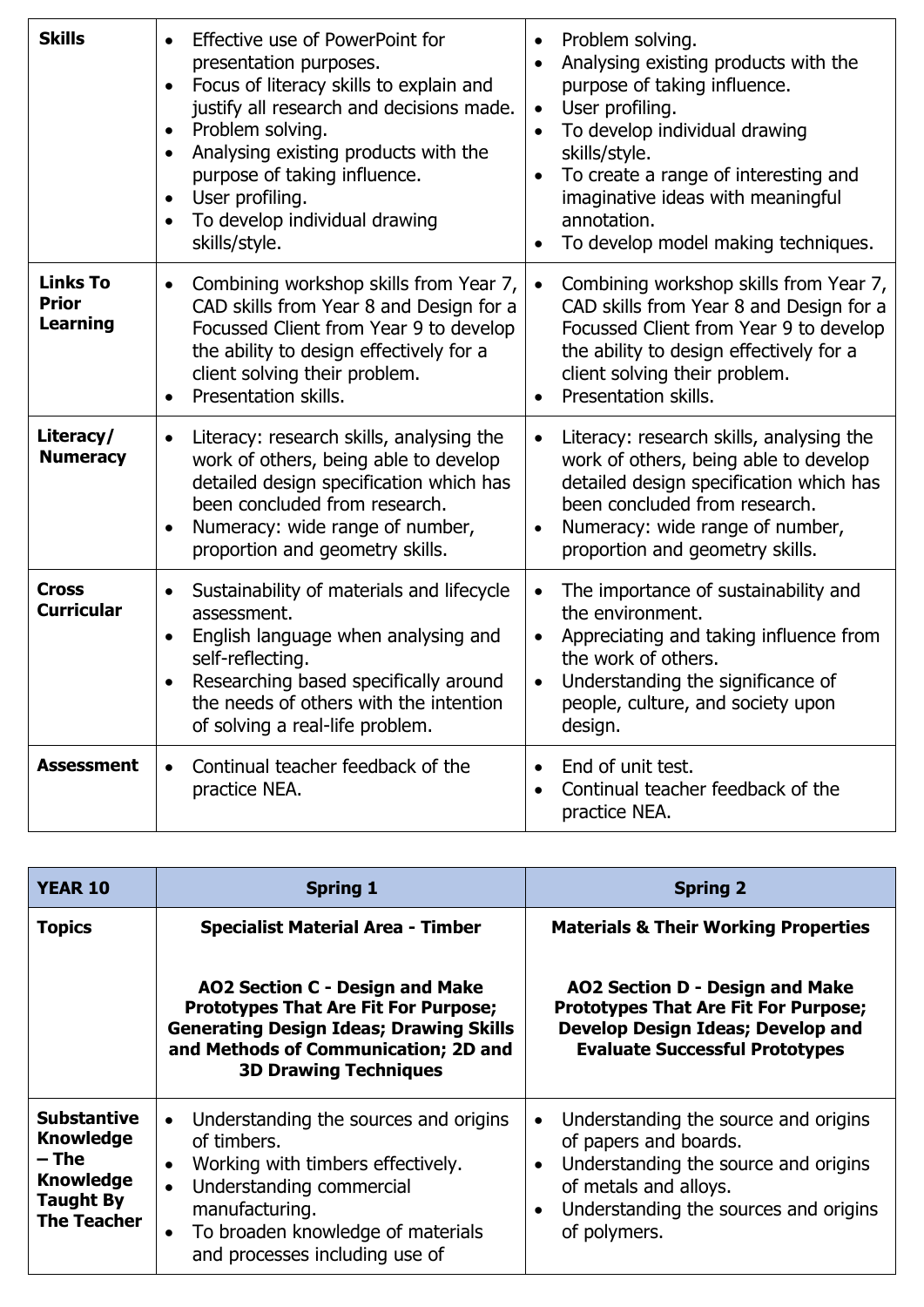|                                                                                                                             | plywood, tessellation, scaling, use of<br>templates, cutting lists, band saw use<br>(teacher only), hole saws, sanders,<br>files, rasps and sandpaper.<br>To create a range of interesting and<br>$\bullet$<br>imaginative ideas with meaningful<br>annotation which meets the needs of<br>the chosen user.<br>Effective modelling of initial designs.                                                                                                                      | Understanding the sources and origins<br>$\bullet$<br>of textiles.<br>Familiarisation with measurements and<br>$\bullet$<br>stock forms of the above 4 plus timber<br>categories.<br>Creating a suitable and effective final<br>$\bullet$<br>design following the iterative process<br>of design/feedback/prototype/<br>feedback/make.                                                                                                                                      |
|-----------------------------------------------------------------------------------------------------------------------------|-----------------------------------------------------------------------------------------------------------------------------------------------------------------------------------------------------------------------------------------------------------------------------------------------------------------------------------------------------------------------------------------------------------------------------------------------------------------------------|-----------------------------------------------------------------------------------------------------------------------------------------------------------------------------------------------------------------------------------------------------------------------------------------------------------------------------------------------------------------------------------------------------------------------------------------------------------------------------|
| <b>Disciplinary</b><br><b>Knowledge</b><br>- How The<br><b>Knowledge</b><br><b>Will Be</b><br>Developed &<br><b>Applied</b> | Self-reflection and evaluation of<br>$\bullet$<br>research.<br>Self-reflection and evaluation of<br>designs.<br>Ensure knowledge of health and safety<br>$\bullet$<br>in the workshop.<br>Responding to client feedback to meet<br>$\bullet$<br>their needs.<br>Understand the impact of mixed<br>$\bullet$<br>materials on the environment materials<br>compared to natural materials.<br>Plan for the incorporation of CAD<br>$\bullet$<br>elements into handmade models. | Self-reflection and evaluation of<br>$\bullet$<br>research.<br>Self-reflection and evaluation of<br>$\bullet$<br>designs.<br>Ensure knowledge of health and safety<br>$\bullet$<br>in the workshop.<br>Responding to client feedback to meet<br>$\bullet$<br>their needs.<br>Understand the impact of mixed<br>$\bullet$<br>materials on the environment materials<br>compared to natural materials.<br>Plan for the incorporation of CAD<br>elements into handmade models. |
| <b>Skills</b>                                                                                                               | Effective and accurate card modelling.<br>$\bullet$<br>Effective and accurate styrofoam<br>$\bullet$<br>modelling.<br>Problem solving.<br>$\bullet$<br>Visual communication of ideas.<br>$\bullet$<br>Ability to develop following feedback.<br>Continued development of individual<br>drawing skills/style.                                                                                                                                                                | Effective and accurate use of<br>templates.<br>Effective and accurate tessellation.<br>$\bullet$<br>Problem solving.<br>$\bullet$<br>Visual communication of ideas.<br>$\bullet$<br>Ability to develop following feedback.<br>$\bullet$<br>Continued development of workshop<br>skills specifically with glues, files, rasps<br>and drills.                                                                                                                                 |
| <b>Links To</b><br><b>Prior</b><br><b>Learning</b>                                                                          | Combining workshop skills from Year 7,<br>$\bullet$<br>CAD skills from Year 8 and design for a<br>focussed client from Year 9 to develop<br>the ability to design effectively for a<br>client solving their problem.<br>Presentation skills.<br>٠<br>Modelling quality prototypes reflecting<br>$\bullet$<br>designs.                                                                                                                                                       | Combining all skills from Years 7, 8 and<br>$\bullet$<br>9.<br>Tessellation.<br>$\bullet$<br>Use of workshop tools and equipment.<br>$\bullet$<br>Modelling quality prototypes reflecting<br>$\bullet$<br>designs.<br>Manufacturing according to individual<br>$\bullet$<br>designs and plans.                                                                                                                                                                              |
| Literacy/<br><b>Numeracy</b>                                                                                                | Literacy: ongoing self-reflection and<br>$\bullet$<br>evaluation, the analysis and<br>comprehension of feedback from<br>others.<br>Numeracy: wide range of number,<br>$\bullet$<br>proportion and geometry skills.                                                                                                                                                                                                                                                          | Literacy: ongoing self-reflection and<br>$\bullet$<br>evaluation, the analysis and<br>comprehension of feedback from<br>others.<br>Numeracy: wide range of number,<br>$\bullet$<br>proportion and geometry skills. Using<br>settings on tools and equipment to<br>work within tolerances.                                                                                                                                                                                   |
| <b>Cross</b><br><b>Curricular</b>                                                                                           | Sustainability of materials and lifecycle<br>assessment<br>English language when analysing and<br>$\bullet$<br>self-reflecting.                                                                                                                                                                                                                                                                                                                                             | Sustainability of materials and lifecycle<br>$\bullet$<br>assessment of a broad range of<br>materials such as wood, metal, plastic,<br>textiles and papers/cards and the                                                                                                                                                                                                                                                                                                    |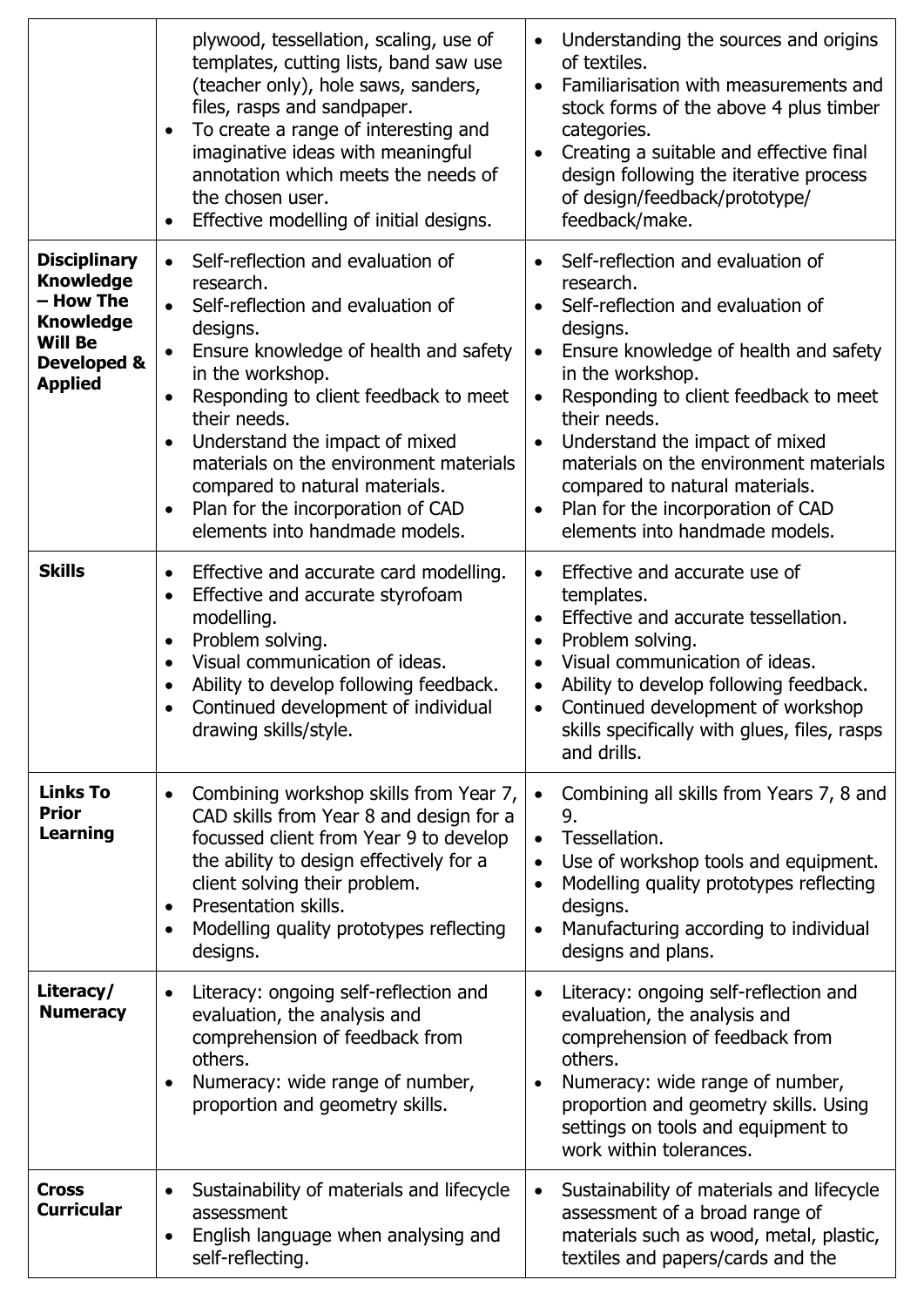|                   | $\bullet$ | Researching based specifically around<br>the needs of others with the intention<br>of solving a real-life problem.<br>Understanding the sources and origins<br>of timbers and how our choices affect<br>the planet and ecosystems. | impact of their continued production<br>and use on the planet.      |
|-------------------|-----------|------------------------------------------------------------------------------------------------------------------------------------------------------------------------------------------------------------------------------------|---------------------------------------------------------------------|
| <b>Assessment</b> | $\bullet$ | Continual teacher feedback of practice<br>NEA.                                                                                                                                                                                     | End of Unit Test.<br>Continual teacher feedback of practice<br>NEA. |

| <b>YEAR 10</b>                                                                                                | <b>Summer 1</b>                                                                                                                                                                                                                                                                                                                                                                                                                                                                                                                                                                                                                                                                                                                                                                                                   | <b>Summer 2</b>                                                                                                                                                                                                                                                                                                                                                                                                              |
|---------------------------------------------------------------------------------------------------------------|-------------------------------------------------------------------------------------------------------------------------------------------------------------------------------------------------------------------------------------------------------------------------------------------------------------------------------------------------------------------------------------------------------------------------------------------------------------------------------------------------------------------------------------------------------------------------------------------------------------------------------------------------------------------------------------------------------------------------------------------------------------------------------------------------------------------|------------------------------------------------------------------------------------------------------------------------------------------------------------------------------------------------------------------------------------------------------------------------------------------------------------------------------------------------------------------------------------------------------------------------------|
|                                                                                                               | <b>Extended Time For Previous 2 Terms As</b><br><b>Needed For Catch Up, Consolidation &amp;</b><br><b>Delayed Testing</b>                                                                                                                                                                                                                                                                                                                                                                                                                                                                                                                                                                                                                                                                                         | <b>Extended Time For Previous 2 Terms As</b><br><b>Needed For Catch Up, Consolidation and</b><br><b>Delayed Testing</b>                                                                                                                                                                                                                                                                                                      |
|                                                                                                               | AO2 Section E - Design and Make<br><b>Prototypes That Are Fit For Purpose;</b><br><b>Realising Design Ideas</b>                                                                                                                                                                                                                                                                                                                                                                                                                                                                                                                                                                                                                                                                                                   | AO3 Section F - Analyse and Evaluate<br><b>Prototyping Skills Builder - Advancing</b><br><b>Skills</b><br><b>Start Real NEA - Non-Examined</b><br><b>Assessment</b>                                                                                                                                                                                                                                                          |
| <b>Substantive</b><br><b>Knowledge</b><br>– The<br><b>Knowledge</b><br><b>Taught By</b><br><b>The Teacher</b> | Ensure secure knowledge of previous 2<br>$\bullet$<br>terms work.<br>To continue to broaden knowledge of<br>$\bullet$<br>materials and processes including use<br>of plywood, tessellation, scaling, use of<br>templates, cutting lists, band saw use<br>(teacher only), hole saws, sanders,<br>files, rasps, sandpaper, glue.<br>To successfully solder a working circuit<br>$\bullet$<br>inclusive of speaker, LED and USB.<br>Understanding of the role components<br>$\bullet$<br>play in electronics such as resistors<br>and capacitors.<br>Creating a suitable and effective final<br>$\bullet$<br>design following the iterative process<br>of design/feedback/prototype/feedback<br>/make.<br>Use of CAD packages to complete<br>٠<br>personalised components such as<br>speaker grills and stylisation. | Refine evaluating skills, specifically<br>$\bullet$<br>highlighting potential improvements<br>and acting accordingly.<br>To continue to broaden knowledge of<br>$\bullet$<br>prototyping incorporating mechanisms,<br>refining use of corrugated card for<br>working prototypes.<br>Working to scale.<br>$\bullet$<br>Prototyping with multi-materials and<br>$\bullet$<br>advanced materials such as steel and<br>plastics. |
| <b>Disciplinary</b><br><b>Knowledge</b><br>- How The<br><b>Knowledge</b><br><b>Will Be</b><br><b>Applied</b>  | Ongoing self-reflection of finishing<br>$\bullet$<br>techniques and suitability for the client.<br>Evaluate the effectiveness of a final<br>$\bullet$<br>outcome when compared to the<br>specific needs of the client.<br>Additional research into potential<br>finishes which could enhance the                                                                                                                                                                                                                                                                                                                                                                                                                                                                                                                  | Analysis of the work of others for<br>external influences and inspiration.<br>Self-reflection and evaluation of<br>$\bullet$<br>research.<br>Self-reflection and evaluation of<br>$\bullet$<br>analysis.                                                                                                                                                                                                                     |